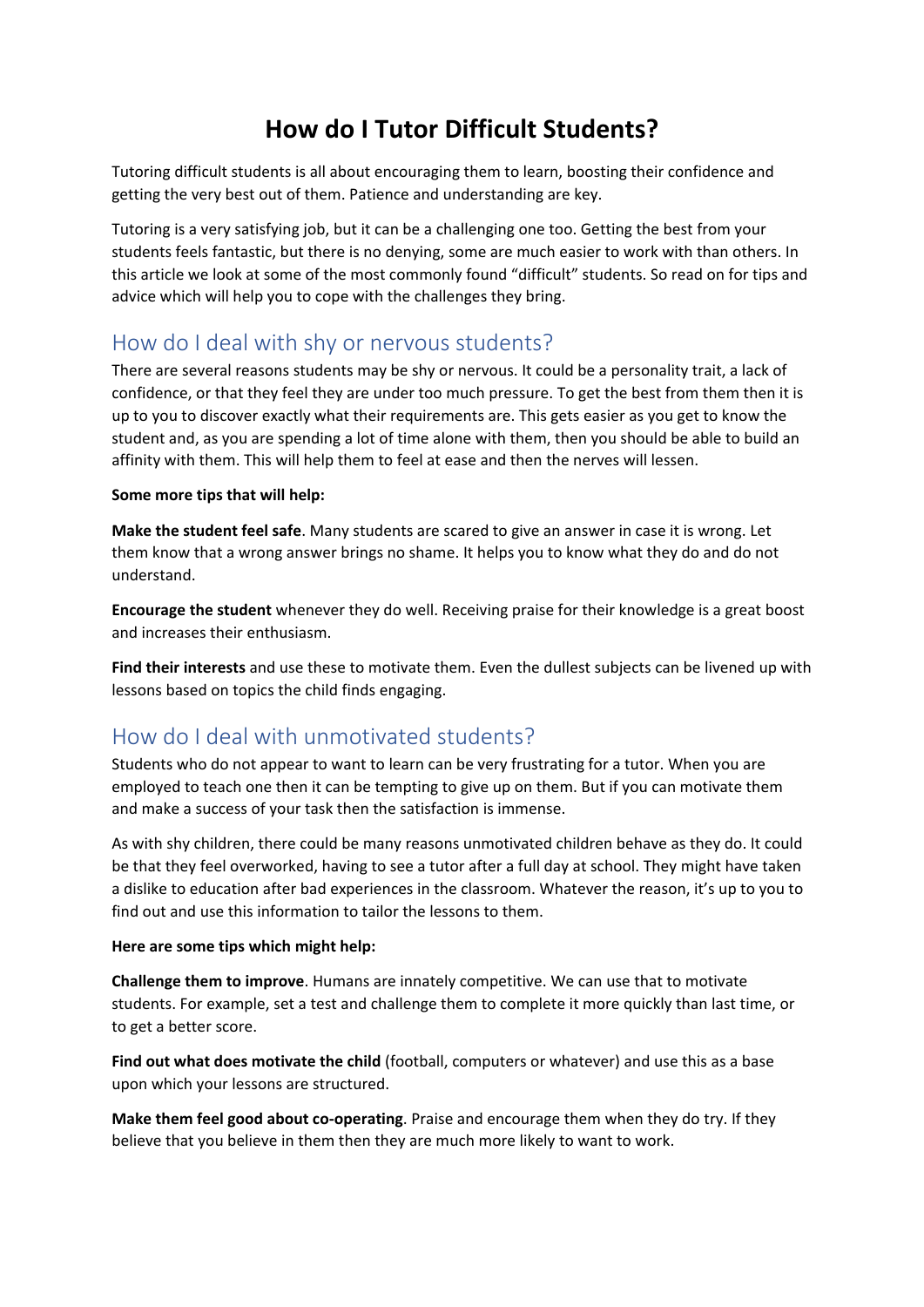## How do I deal with low-ability students?

"Low-ability" is an inaccurate term. Every student has their own strengths and even ones who struggle to learn can be taught, with the right level of commitment from them and from their tutor. So many children are written off because they are seen as stupid but if we see them as requiring more effort then getting the best out of them is achievable and incredibly rewarding.

As with most students, praise is a great tool. But rather than praising their intelligence it is better to praise their efforts. It is only through hard work that less gifted children can succeed, so when they put in the graft make sure they know how pleased you are.

#### **Some more tips:**

**Be enthusiastic about your lessons**. If students see their time with you as "fun" then they are mush more likely to enjoy learning.

**Do not accept poor work**. If you know they can do better then let them know that is what you expect. If they feel proud of their work then that in itself is a motivator.

**Make sure you progress**. Many tutors make the mistake of not moving onto more difficult work because they fear the student will not be able to grasp it. But it is up to you to guide them through the subjects they do not understand.

## How do I deal with badly behaved students?

Now we come on to the worst kind of student – the troublemaker. Thankfully, these are rare for private tutors due to the one-on-one nature of lessons, but they do happen. As a tutor it is your job to get the best from every student, so please do not immediately give up on a "bad" child. There will be reasons for their behaviour – a bad home life, grief, bad experiences at school and many other possibilities. Whatever the cause of their anger, if you can channel it in the right direction, then even "bad" children can be turned around.

Communication is the key. Talk to the child and try to build a rapport with them, If they see you as a friend rather than an enemy then the bad behaviour will cease. You should talk to the parents as well. They may be able to cast light on the cause of disruption, and they should also have similar rules on discipline at home that you apply in the classroom.

### **Some more useful tips:**

**Be polite** and "ask" rather than "command". We all expect to be treated with respect and this applies to children as much as to adults.

**Set an example**. Children learn how to behave by copying adults. Aggressive or disruptive children will have learned this from the adults around them. Show them that adults can be kind as well as cruel.

**Recognise good behaviour** and praise them for it. You may not feel that "normal" behaviour should be rewarded, but praising any positives you see will encourage repetition of them in the future.

## How do I deal with high-ability students?

High-achieving students are the dream of many tutors. They put in hard work and effort to do well in school. Gifted students are something different. They are blessed with great intelligence, but this does not necessarily mean they will work hard. Sometimes they will not finish their work because